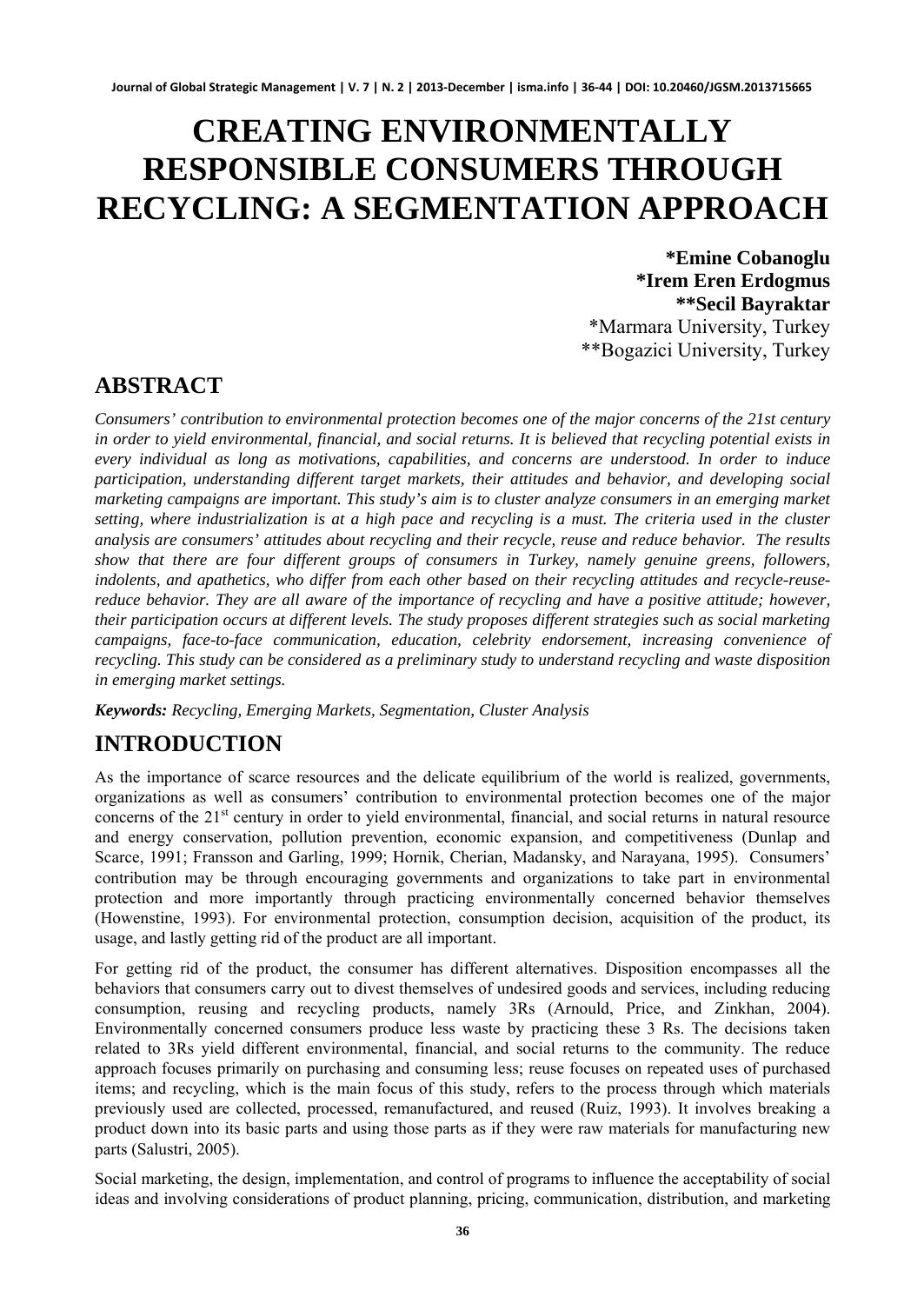research (Kotler and Zaltman, 1971), may be used to increase recycling behavior of the consumers. It is believed that recycling potential exists in every individual as long as motivations, capabilities, and concerns are understood. In order to induce participation, understanding different target markets, their attitudes and behavior is important. However, recycling strategies usually are not built on this type of understanding, but target the whole community (Bloom and Novelli, 1981; Read, 1999). Hence, the end result of these communication strategies is not very effective after all since they are not coined for any specific market (Jesson, 2009). Market segmentation, on the other hand, may help identify the differences between people and develop more targeted social marketing campaigns to stimulate participation (Howenstine, 1993; Jesson, 2009; Shrum, Lowrey, and McCarty, 1994). There is, however, little attention paid to consumer perspective in recycling and market segmentation (Tabanico and Shultz, 2007; Jesson, 2009). Therefore, the aim of this study is to contribute to application of social marketing to environmentally concerned behavior- more specifically recycling- through segmenting different consumer groups in terms of attitude and behavior. Based on the findings, strategies will be proposed for social marketing to these different groups.

### **LITERATURE REVIEW**

In the extant literature, there are different studies to understand the consumers who engage in recycling behavior and who do not. A substantial amount of research has been conducted to understand the reasons of recycling or not recycling. Demographic characteristics such as age, gender, education, purchasing power have an effect on recycling (Roberts, 1990; Ottman and Reilly, 1998; Straughan and Roberts, 1999; Getzner and Grabner-Kräuter,2004; Li, 2003). Altruistic motivations such as saving the environment, reducing pollution, conserving resources can be a strong determinant of recycling (De Young, 1989; Vining and Ebreo, 1990; Balch, Leeks, Oh, and Gardiner, 1991). Personal and cultural values have also been related to recycling behavior (Salimando, 1987; Shrum et al., 1994). Likewise, sense of accomplishment, pride, harmony, and self respect are associated with recycling. Collectivist societies also tend to recycle more. Social pressure from the community is yet another strong motivator of recycling behavior (Salimando, 1987). Recycling is positively related to the amount of information the participant has about the issue and types of services available (Vining and Ebreo, 1990; Jesson, 2009) as well as environmental awareness (Banyte, Brazioniene, Gadeikiene, 2010). As the consumers are more knowledgeable, they are more likely to recycle. Finally, collecting and sorting recyclable material requires time, effort, and organization what sometimes deters individuals from the behavior due to convenience reasons (Howenstine, 1993; Jesson, 2009; Harvie and Jaques, 2003; Shrum et al., 1994).

There has also been segmentation research on recycling to identify different groups of consumers according to recycling awareness, attitude, or behavior (e.g.; Howenstine, 1993; Jesson, 2009; Vicente and Reis, 2007; GFK Roper, 2008; Banyte, Brazioniene, Gadeikiene, 2010). The common point in this stream of research is that there is a hierarchy in recycling, ranging from unconscious, incompetent consumers through intermediate levels to the committed recyclers at the highest ranks. This study's aim is to cluster analyze consumers in an emerging market setting to identify different groups according to their attitudes about recycling and recycle, reuse and reduce behavior so that differentiated strategies can be proposed to increase recycling behavior for each group. A developing country context is chosen since there is little research on motivations and determinants of recycling behavior, or market segmentation of consumers based on recycling in these countries (Troschinetz and Mihelcic, 2009). However, given the growing GDP and development in these countries, they increasingly produce waste out of urbanization and industrialization; thus it is worthwhile to study recycling in these countries as a part of environmental protection concern for the future.

The classification criteria of the research considers both attitude towards and actual behavior in recycling since there are contradictory views about the relationship between the two; and on whether attitudes drive behavior in recycling. Some research indicates a positive relationship between the two (McGuiness, Jones, and Cole, 1977; Bagozzi and Dabholkar, 1994; Mainieri, Barnett, Valdero, Unipan, and Oskamp, 1997), while some other research suggests that environmental attitudes may not be particularly powerful predictors of recycling (Arbuthnot, 1977; Humphrey, Bord, Hammonda, and Mann,1977; McGuinness et al., 1977; Oskamp, Harrington, Edwards, Sherwood, Okuda, and Swanson,1991; Samdahl and Robertson, 1989). Hence, both attitudes and behavior were included in the study as clustering variables.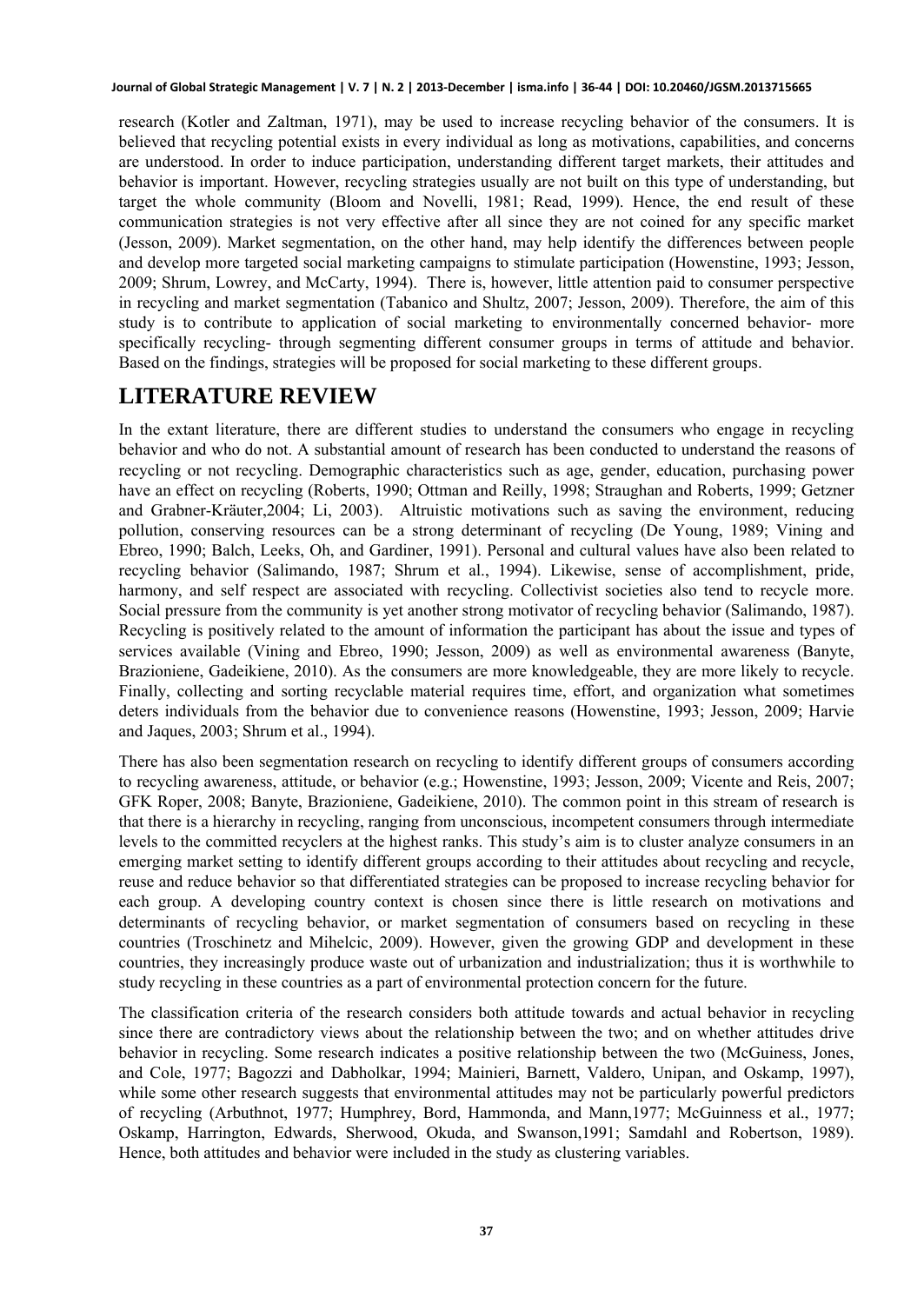### **METHODOLOGY**

Data was collected in Istanbul with a sample of 337 consumers between April and July 2012. 500 questionnaires were initially sent to participants, out of whom 337 returned with a response rate of 67%. The sample composed of 45.8 % male, and 54.2 % female participants. The average age of the sample was 32. 70.5 % of the sample had undergraduate degree or more, with 53% of them as employed and 63.4% of them as singles. Data collection was carried through the administration of a structured questionnaire, which investigated the recycle-reuse-reduce behavior, attitude towards recycling and demographics.

The scale to measure *Reduce- Reuse- Recycle behavior* was adopted from DeYoung (1985-1986); this scale measured the respondents' place at different stages of the recycling process and whether they used reduce, reuse and recycling methods. Respondents were asked how frequently they used each of the specified methods for reducing their garbage in daily life on a 5 point scale (ranging from 5=always to 1= never). The scale to measure a*ttitudes towards recycling* was developed by the researchers through assessing a variety of personal and societal issues such as perceived importance of recycling, perceived knowledge about recycling, perceived environmental benefits of recycling and costs associated with not recycling, recycling as a social duty, expectations and support of public and private sectors regarding recycling, convenience of recycling, preference of recyclable products, perceived image of firms investing on recycling projects and preference for their products. A 5-point Likert type scaling was utilized to measure respondents' agreements with the statements ranging from 5 (I totally agree) to 1 (I totally disagree).

# **FINDINGS**

**Scale: Recycle-Reuse-Reduce Behavior** 

An exploratory factor analysis (with varimax rotation) was conducted on both scales measuring recyclereuse-reduce behavior, and recycling attitude respectively. The factor analysis results yielded two factors (recycle and reuse-reduce) for the recycle-reuse-reduce behavior; and four factors (attitudes related to personal contribution to recycling, firms' contribution to recycling, firm and government support to recycling, and inconvenience of recycling) for the recycling attitude. The factor analysis results for both scales with factor names, loadings, explained variance, reliability (Cronbach's Alpha) and Kaiser-Meyer-Olkin Measure of Sampling Adequacy (KMO) scores are presented in Table 1 and Table 2 respectively.

| <b>Factor Name/ Mean Score</b>                                                      | Loadings | <b>Explained</b><br><b>Variance</b> | <b>Reliability</b> |  |
|-------------------------------------------------------------------------------------|----------|-------------------------------------|--------------------|--|
| Factor 1: Recycle (Mean: 3.01)                                                      |          | 0.31                                | 0.85               |  |
| I recycle the packaging, box, bottle of the product when<br>the product is finished | .868     |                                     |                    |  |
| I throw away my waste separately                                                    | .842     |                                     |                    |  |
| I pay attention to the recyclable symbol on the package<br>while buying a product   | .794     |                                     |                    |  |
| I buy products with packages that are soluble in nature                             | .666     |                                     |                    |  |
| Factor 2: Reuse / Reduce (Mean: 3.54)                                               |          | 0.28                                | 0.73               |  |
| I repair the product that is out-of-order before buying a<br>new one                | .764     |                                     |                    |  |
| I use products that are durable for long time                                       | .733     |                                     |                    |  |
| I buy products that I can reuse for other purposes                                  | .715     |                                     |                    |  |
| While buying a product I don't want it to be packaged<br>unnecessarily              | .593     |                                     |                    |  |
| I reduce my amount of consumption                                                   | .509     |                                     |                    |  |
| Kaiser-Meyer-Olkin Measure of Sampling Adequacy (KMO) = $.812$                      |          |                                     |                    |  |
| Bartlett Test of Sphericity = $1190.506$ Significance = .000                        |          |                                     |                    |  |

**Table 1. Factor analysis results for recycle-reuse-reduce behavior scale**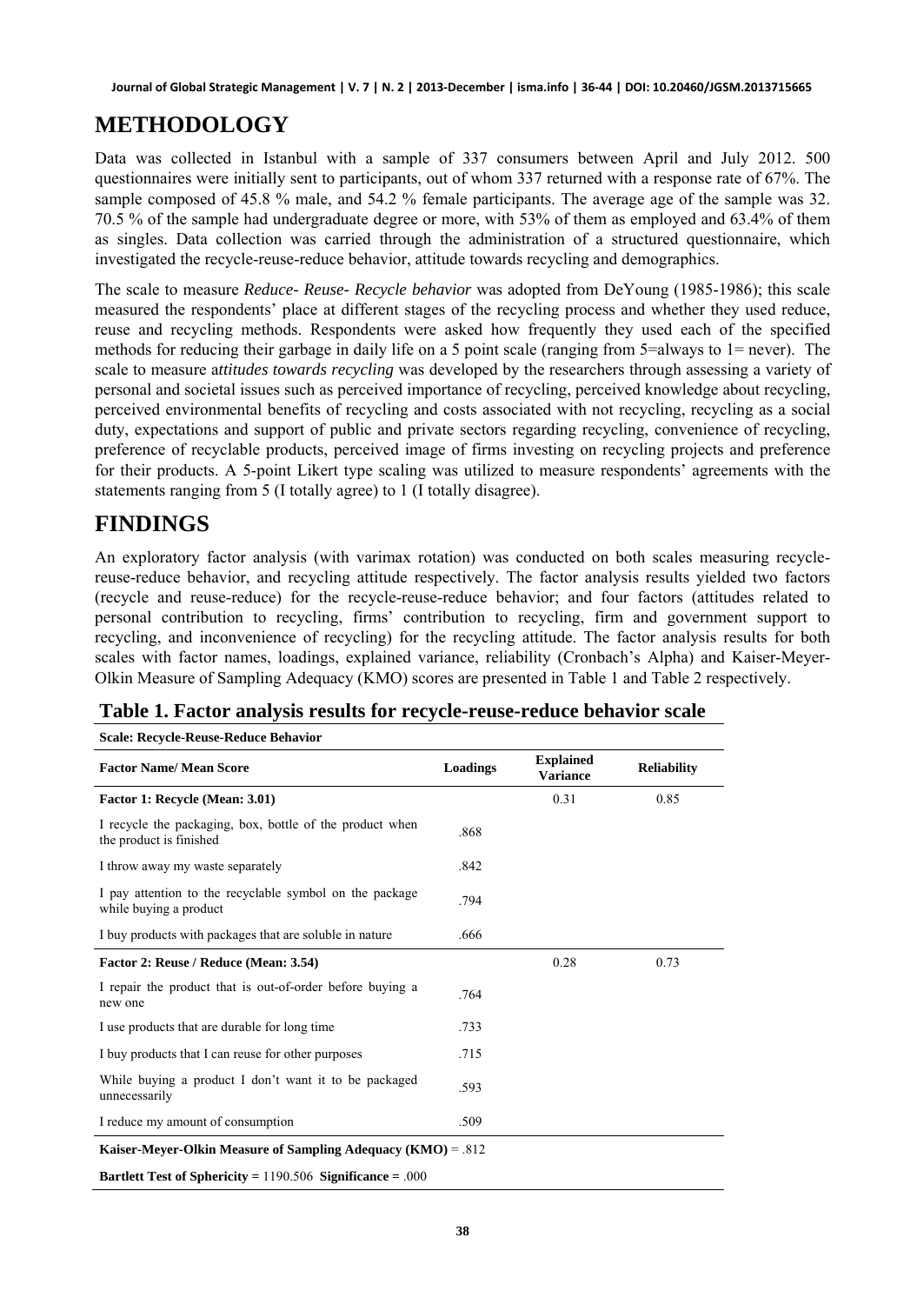|  |  |  | Table 2. Factor analysis results for recycling attitude scale |  |
|--|--|--|---------------------------------------------------------------|--|
|  |  |  |                                                               |  |

| <b>Scale: Recycling Attitude</b> |  |
|----------------------------------|--|

| <b>Factor Name/ Mean Score</b>                                                                    | Loadings | <b>Explained</b><br><b>Variance</b> | <b>Reliability</b> |
|---------------------------------------------------------------------------------------------------|----------|-------------------------------------|--------------------|
| <b>Factor 1: Personal Contribution to Recycling</b><br>(Mean: 4.38)                               |          | 0.21                                | 0.75               |
| Plastic bottles and nylon bags that are used and thrown<br>away cause pollution                   | .796     |                                     |                    |
| While shopping, rather than nylon bags, recyclable<br>materials such as paper bags should be used | .748     |                                     |                    |
| Recycling preserves the nature                                                                    | .668     |                                     |                    |
| Participation in recycling is everyone's societal duty                                            | .626     |                                     |                    |
| People who have sufficient knowledge about recycling<br>participate in recycling more             | .487     |                                     |                    |
| If both have the same price, I'd prefer recyclable materials<br>to non-recyclable ones            | .445     |                                     |                    |
| <b>Factor 2: Firm's Contribution to Recycling (Mean:</b><br>3.91)                                 |          | 0.16                                | 0.80               |
| I prefer to buy the service/product of a firm that supports<br>recycling campaigns                | .879     |                                     |                    |
| A firm which supports recycling campaigns have high<br>prestige for me                            | .828     |                                     |                    |
| Firms should invest on recycling campaigns as a part of<br>their social responsibility activities | .594     |                                     |                    |
| <b>Factor 3: Firm and Government Support to Recycling</b><br>(Mean: 3.48)                         |          | 0.13                                | 0.80               |
| Government supports recycling campaigns                                                           | .905     |                                     |                    |
| Firms support recycling campaigns                                                                 | .897     |                                     |                    |
| <b>Factor 4: Inconvenience of Recycling (Mean: 2.46)</b>                                          |          | 0.11                                | 0.60               |
| Recyclable wastes should be collected from my house in<br>order for me to recycle more (reverse)  | .758     |                                     |                    |
| It's troublesome to separate my waste for recycling<br>(reverse)                                  | .754     |                                     |                    |
| <b>Kaiser-Meyer-Olkin Measure of Sampling Adequacy (KMO)</b> = .794                               |          |                                     |                    |

**Bartlett Test of Sphericity =** 1381.647 **Significance =** .000

Following the factor analysis, these six factors were used for the cluster analysis. In this analysis, the Ward's method as the amalgamation rule and the squared Euclidean distance as metric were used to establish clusters. In order to determine the optimum number of clusters, stopping rule, which allows determining the appropriate number of clusters based on changes in agglomeration coefficients (Hair, Black, Babin, and Anderson, 2010) was implemented. According to the agglomeration schedule for the cluster sample, the largest increase (32%) showed a two cluster solution. However, according to stopping rule, two cluster solutions always showed the largest increase, and the researchers had to examine other stages to make the decision. The second largest jump was between the stages 333 and 334, which was approximately 14 % (962.610-841.529/ 841.529= 0.143). Four-cluster solution deemed appropriate for the purposes of our study, and did not deviate from previous studies. After determination of the cluster sizes, K-Means cluster analysis was applied to the sample. Table 3 indicates the average means of the pre-determined factors for each cluster.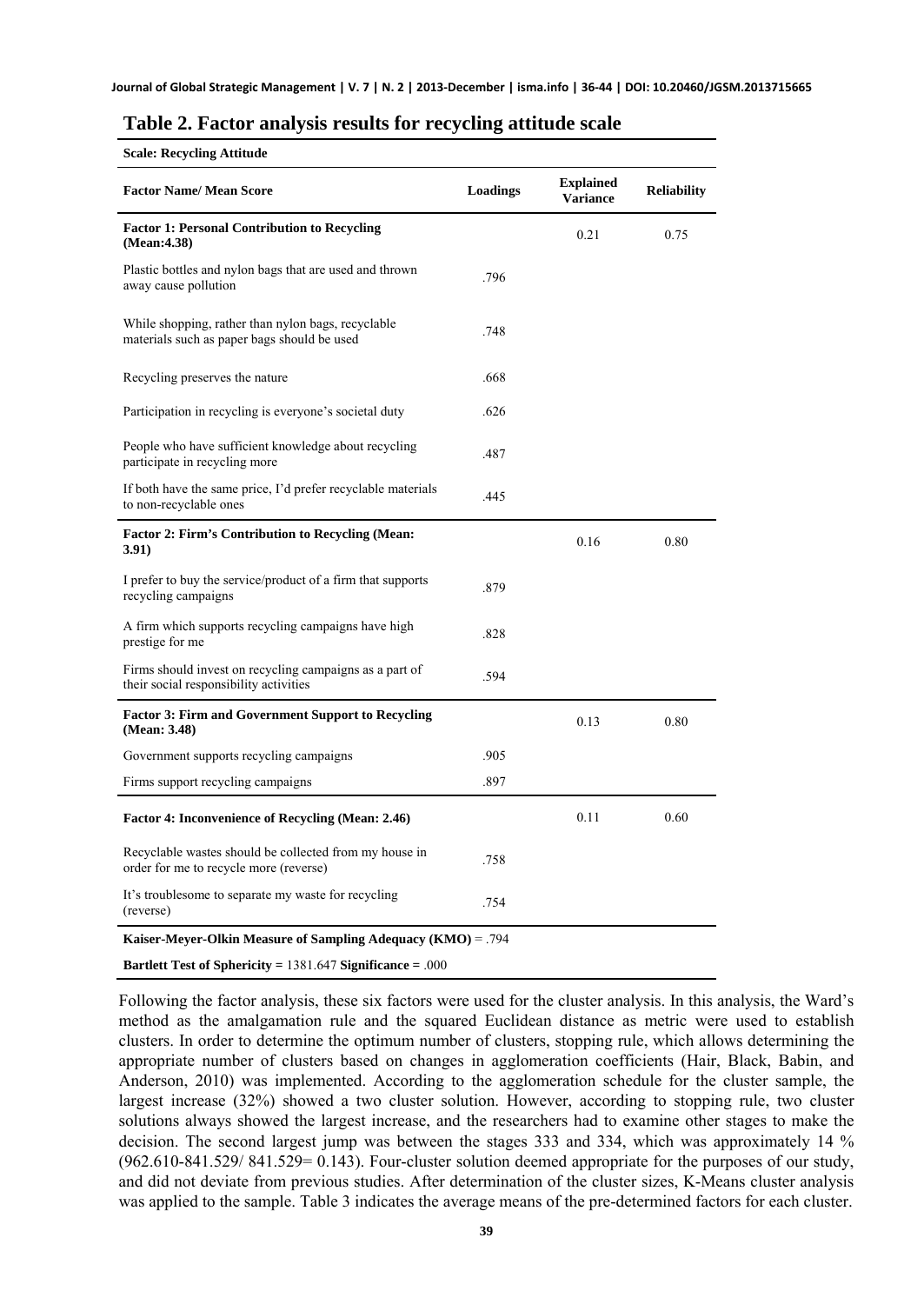|                                             | <b>Cluster 1</b><br><b>Genuine Greens</b> | <b>Cluster 2</b><br><b>Followers</b> | Cluster 3<br><b>Indolents</b> | <b>Cluster 4</b><br>Apathetics |
|---------------------------------------------|-------------------------------------------|--------------------------------------|-------------------------------|--------------------------------|
| Recycle Behavior                            | 4.15                                      | 3.34                                 | 2.52                          | 1.79                           |
| Reuse / Reduce Behavior                     | 4.12                                      | 3.73                                 | 3.44                          | 2.62                           |
| Personal Contribution to Recycling          | 4.63                                      | 4.52                                 | 4.39                          | 3.78                           |
| Firm's Contribution to Recycling            | 4.43                                      | 3.99                                 | 3.97                          | 2.99                           |
| Firm and Government Support to<br>Recycling | 4.19                                      | 2.55                                 | 4.14                          | 2.94                           |
| Inconvenience of Recycling                  | 3.13                                      | 2.61                                 | 2.09                          | 1.97                           |

**Table 3. Average cluster means for recycle-reuse-reduce behavior and recycling attitude** 

Below are the short profiles of each cluster based on recycle-reuse-reduce behavior, recycling attitude, matched with their demographic profiles, which is presented in Table 4.

**Genuine greens:** They truly believe in recycling and actively recycle-reuse-reduce. They are the group with the highest mean scores on recycle-reuse-reduce behavior and recycling attitude. However, they think that more can be done to make recycling more convenient. This group is 68 % female, highly educated and employed.

Followers: They are very much similar to genuine greens, closely following them on recycle-reusereduce behavior and recycling attitude. However, they find recycling inconvenient. They believe in individual contribution in recycling rather than institutional support from firms or the government on recycling campaigns. This is their major deviation from the genuine greens. This group is also highly educated and most of them are employed.

**Indolents:** They are aware of environmental threats and have a positive attitude towards personal, firmbased recycling but they do not engage in actual recycling behavior themselves even though they reusereduce to some extent. They also believe in firm and government support to recycling campaigns. However, they find recycling to be inconvenient.

**Apathetics**: They are aware of the threat to the environment and carry a positive attitude towards personal recycling. However, they are not engaged in recycling or reuse-reduce behavior themselves. They find recycling to be inconvenient. They also do not have a positive attitude towards firm contribution in recycling or firm and government support to recycling events. Nearly 57% of this group is between the ages 15 to 25. They also have somewhat lower education than the rest of the groups probably due to their younger age.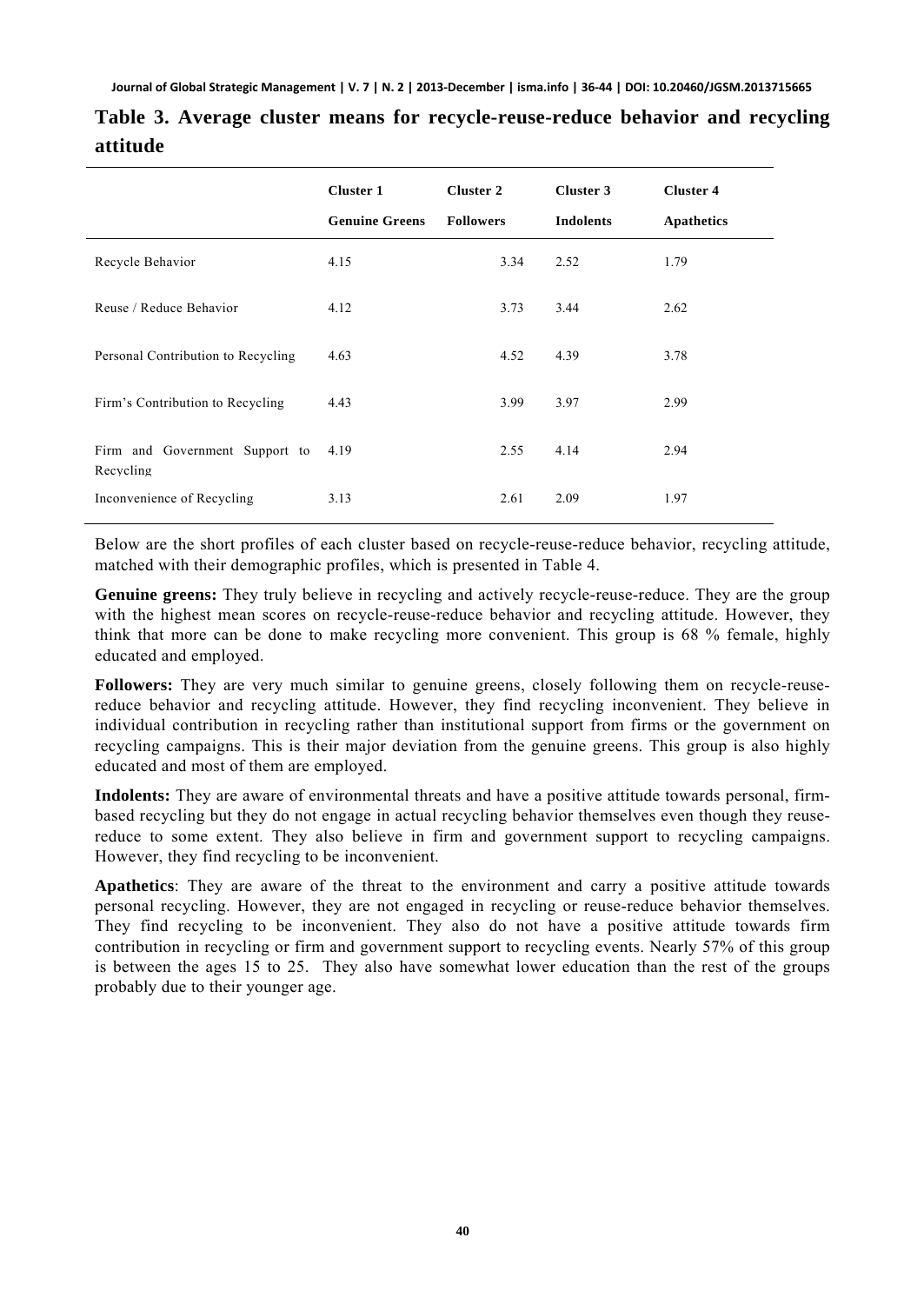| o                              | <b>Genuine</b> | <b>Followers</b> | <b>Indolents</b> | <b>Apathetics</b> |
|--------------------------------|----------------|------------------|------------------|-------------------|
|                                | <b>Greens</b>  |                  |                  |                   |
| Gender                         |                |                  |                  |                   |
| Female                         | 68%            | 56%              | 47%              | 45%               |
| Male                           | 32%            | 44%              | 53%              | 55%               |
| <b>Age Interval</b>            |                |                  |                  |                   |
| $15 - 25$                      | 32%            | 32%              | 40%              | 57%               |
| $26 - 35$                      | 37%            | 38%              | 38%              | 17%               |
| 36.50                          | 20%            | 22%              | 18%              | 12%               |
| 51-65                          | 11%            | 6%               | 4%               | 11%               |
| 66-80                          | 0,00%          | 2%               | 0,00%            | 3%                |
| Age average                    | 32.9           | 32.75            | 27.76            | 31.6              |
| <b>Education</b>               |                |                  |                  |                   |
| Undergraduate degree and above | 78%            | 72%              | 73%              | 53%               |
| Less than undergraduate degree | 22%            | 28%              | 27%              | 47%               |
| <b>Employment</b>              |                |                  |                  |                   |
| Employed                       | 69%            | 70%              | 66%              | 57%               |
| Unemployed                     | 31%            | 30%              | 34%              | 43%               |
| <b>Marital Status</b>          |                |                  |                  |                   |
| Single                         | 60%            | 61%              | 61%              | 76%               |
| Married                        | 40%            | 39%              | 39%              | 24%               |

|  | Table 4. Demographic profiles of the clusters |  |  |  |
|--|-----------------------------------------------|--|--|--|
|--|-----------------------------------------------|--|--|--|

### **DISCUSSION AND CONCLUSION**

Environmental protection is a responsibility to be shared by everyone involved in the society, including institutions such as firms and governments, as well as individuals themselves. As the world is getting more industrialized and urbanized, the amount of waste in the environment is increasing, which leads to looking for solutions for disposing waste, preserving natural resources and life in general. This study focuses on the recycling attitudes and recycle-reuse-reduce behavior of the individuals in an emerging market context, namely, Turkey since these nations have increasing GDP and are catching up with industrialized nations in production, urbanization, and waste creation. Therefore, it is timely and necessary to study recycling, understand individual differences and motivations on the subject. The aim of the study is to groups consumers in Turkey into market segments based on their recycling attitudes and recycle-reuse-reduce behavior so that implications may be drawn for social marketing campaigns for increasing recycling.

The results show that there are four different groups of consumers in Turkey, namely genuine greens, followers, indolents, and apathetics, who differ from each other based on their recycling attitudes and recycle-reuse-reduce behavior. The study results resemble similar cluster analysis studies on recycling in the developed countries (Howenstine, 1993; Jesson, 2009; Vicente and Reis, 2007; GFK Roper, 2008; Banyte, Brazioniene, Gadeikiene, 2010), with a hierarchical ranking starting with committed at the highest rank and ending with non-interested group at the lowest rank of recycling.

According to the research results, all of the groups have a positive attitude towards personal contribution to recycling, what implies that an environmental awareness is achieved; consumers are aware of their environmental responsibilities. However, even though they have a positive attitude, there are two segments, indolents and apathetics, who do not practice recycling actively. These two groups may need some motivation or information on how and why to recycle. A motivating campaign, including an incentive to recycle, may be helpful to persuade these reluctant consumers to participate in recycling. There might,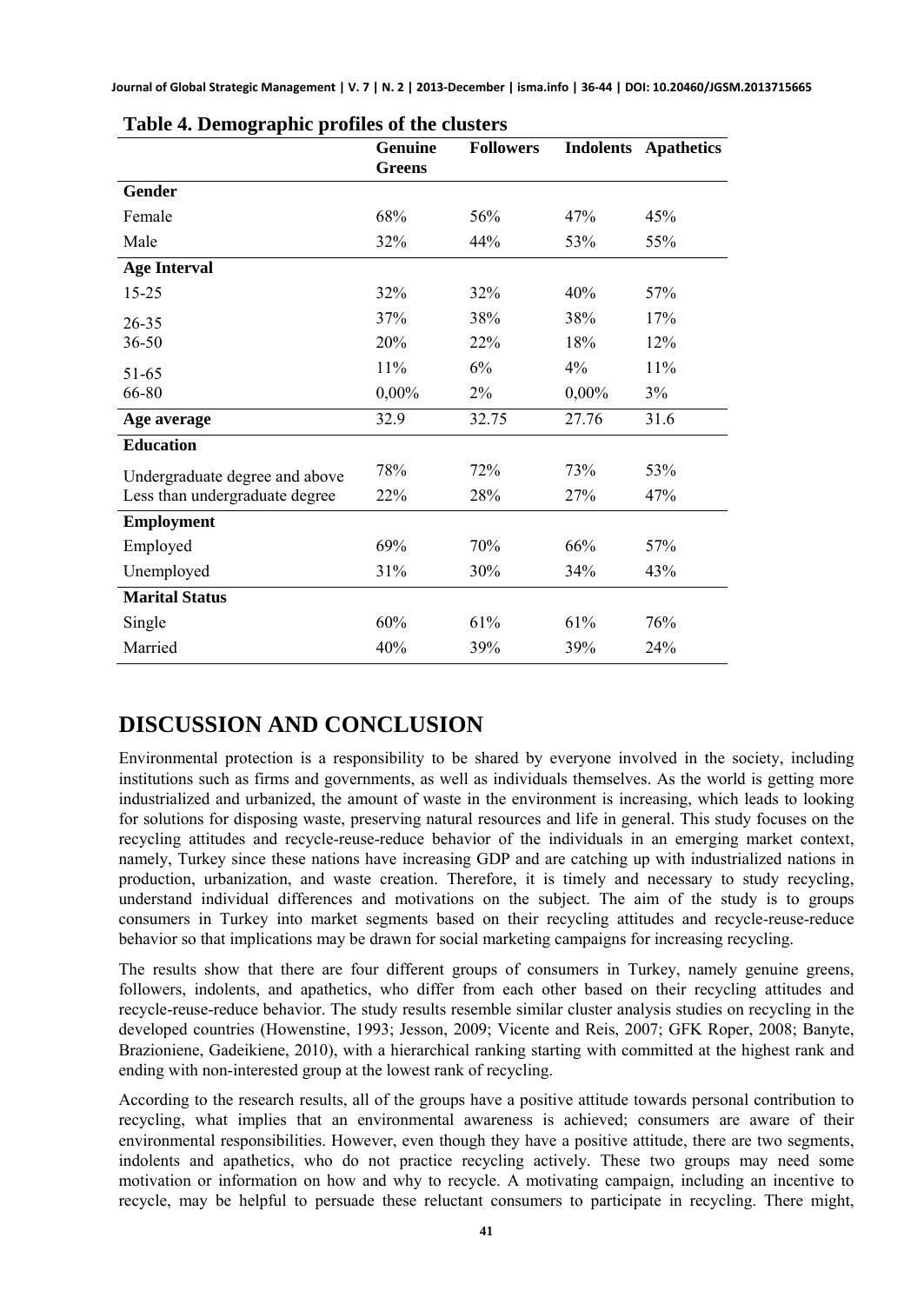however, be a problem related to the fact that promotional incentives have proven to be ineffective (Shrum et al., 1994); when the promotion is terminated, the consumers stop recycling. Still, promotional incentives can be used for trial participation or from time to time as a reminder. A more permanent incentive method, payback centers, may help by giving economic incentives to those individuals who are reluctant to recycle or encourage those who want to earn additional income. The real focus, however, should be on lifting people's recycling competence, making them learn, and motivating them. Knowledge can help with recycling compliance. The positive environmental, financial, and social returns in natural resource and energy conservation, pollution prevention, economic expansion, and competitiveness due to recycling should be shared with the consumers more often so that they can experience the results of their recycling activities. Interactive social marketing campaigns (Read, 1999) can also be a good strategy. Consumers may be educated via social media campaigns, or through videos, or motivated face-to-face in their residences by voluntary greens. Finally, most consumers also believe in government and firm support to recycling. Therefore, effective public relations of recycling campaigns and their promoters may work as a motivating factor to those consumers who feel encouraged when government officials or firms are backing up recycling.

All of these groups are also finding recycling inconvenient to practice. This is similar to the findings in the US society in the early 1990s, when inconvenience was an issue for not recycling (Howenstine, 1993). The government and NGOs have to overcome this problem and work for making recycling more convenient. The citizens are not motivated to recycle when they have to do extra work. Therefore, the institutions should work to motivate the consumers, while at the same time make recycling more convenient and easy to do. For example, in order to overcome inconvenience, a commingled system (where several materials are collected in the same container), which requires little from the resident might be a viable strategy. The number of collection points may also be increased so that the recyclers can reach these points without much effort.

The most reluctant group in the research was the apathetics, who were aware of their responsibilities, but did not contribute at any level. This group had the youngest consumers. Previous research also shows that young adults are less environmentally active than older residents (Jesson, 2009). This indifferent behavior of young people can be reduced by transmitting a sense of pride and accomplishment with recycling participation (Vicente and Reis, 2007). Recycling behavior requires motivation, information, and overcoming inconvenience. Educating younger generations at early ages can be a good starting point for socially marketing the idea of recycling. However, education should not only involve idea marketing, but also actively engage younger generations in behavior so that they get accustomed to recycling from early ages. Group belonging and opinion leadership may also work well with young people. It might be of use to find opinion leaders, young people that have a say and influence over their peers and convince them in recycling participation, which would influence the rest of the group. Another good method would be to create a promotional campaign whereby a celebrity role model informs and demonstrates recycling.

This study can be considered as a preliminary study to understand recycling and waste disposition in emerging market settings. The study results cannot be generalized to all developing nations since a single country setting is used and the sampling method is convenience. The next steps should be to understand the drivers of recycling attitude and recycle-reuse-reduce behavior in emerging markets. An important factor that should be considered is the attitude and behavior of the younger generations. The question lies whether the "young consumers" in general are reluctant to recycle or this generation in Turkey is reluctant. This is an issue to be considered for further research. Future studies can also incorporate comparative studies between emerging market nations so that a larger understanding can be achieved on recycling in these rapidly industrializing nations of the world.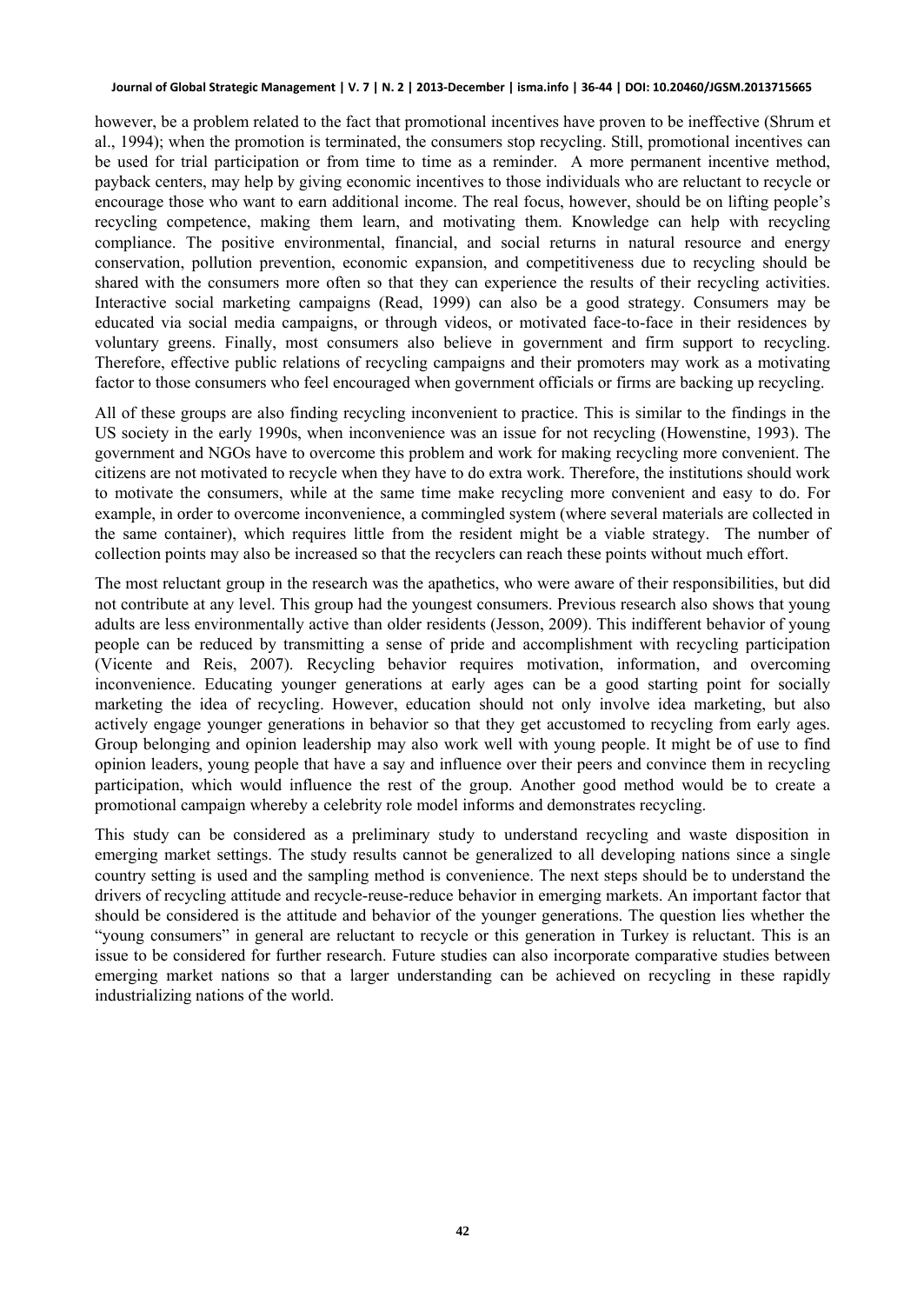#### **REFERENCES**

Arnould, E., Price, L. and Zinkhan, G. (2004). Consumers, New York: McGrawHill.

Bagozzi, R.P., and Dabholkar, P. A. (1994). Consumer recycling goals and their effect on decisions to recycle: A means-end chain analysis. *Psychology and Marketing, 14*, 205-216.

Balch, G., Leeks, C.L., Oh, K., and Gardiner, J. (1991). Citizen participation in recycling in Chicago: Some early results. Paper presented at the 1991 Conference on Solid Waste Research and Technology, Oct 15-16, Oak Brook, IL.

Banytė, J., Brazionienė, L., and Gadeikienė, A. (2010). Investigation of green consumer profile: A case of Lithuanian market of eco-friendly food products. *Economics and Management, 15*, 374-383.

Bloom, P.N., and Novelli, W.D. (1981). Problems and challenges in social marketing. *Journal of Marketing, 45,* 79-88.

De Young, R. (1985-1986). Encouraging environmentally appropriate behavior: The role of intrinsic motivation. *Journal of Environmental Systems*, *15(4)*, 281-292.

De Young, R. (1989). Exploring the difference between recyclers and nonrecyclers: The role of information. *Journal of Environmental Systems, 18*, 341-351.

Dunlap, R. E., and Scarce, R. (1991). Poll trends: Environmental problems and protection. *Public Opinion Quarterly, 55(4),* 651-672.

Fransson, N., and Garling, T. (1999). Environmental concern: Conceptual definitions, measurement methods, and research findings. *Journal of Environmental Psychology, 19(4),* 369-382.

Getzner, M., and Grabner-Kräuter, S. (2004). Consumer preferences and marketing strategies for "green shares": Specifics of the Austrian market. *International Journal of Bank Marketing*, 4, 260-278.

GFK Roper Consulting (2008). Green Gets Real...Current Economic Environment Subduing Green Enthusiasm but Driving Practical Action. http://www.gfkamerica.com/newsroom/press\_releases/single\_sites/003698/index.en.html [Nov 17, 2012]

Hair, F. J., Black W., Babin B., and Anderson R. (2010). *Multivariate data analysis: A global perspective.* U.S.A.: Pearson.

Harvie, M. and Jaques, P. (2003). Public awareness and the environment: 'how do we encourage environmentally responsible behaviour? *Water Science and Technology: Water Supply, 3 (3),* 247–254.

Hornik, J., Cherian, J., Madansky, M., and Narayana, C. (1995). Determinants of recycling behavior: A synthesis of research results. *The Journal of Socio - Economics, 24(1),* 105 - 127.

Howenstine, E. (1993). Market segmentation for recycling. *Environment and Behavior, 25 (1),* 86-102.

Humphrey, C.R., Bord, R.J., Hammond, M.M., and Mann, S.H. (1977). Attitudes and conditions for cooperation in a paper recycling program. *Environment and Behavior, 9,* 107-124.

Jesson, J. (2009). Household waste recycling behavior: A market segmentation model. *Social Marketing Quarterly, 25 (2),* 25-38.

Kotler, P., and Zaltman, G. (1971). Social marketing: An approach to planned social change. *Journal of Marketing, 35*, 3-12.

Li, S. (2003). Recycling behavior under China's social and economic transition, the case of metropolitan Wuhan. *Environment and Behavior, 35 (6),* 784–801.

Mainieri, T., Barnett, E. G., Valdero, T. R., Unipan, J. B., and Oskamp, S. (1997). Green buying: The influence of environmental concern on consumer behavior. *Journal of Social Psychology, 137(2),* 189-204.

McGuinness, J., Jones, A.P., and Cole, S.G. (1977). Attitudinal correlates of recycling behavior. *Journal of Applied Psychology*, *62*, 376 - 384.